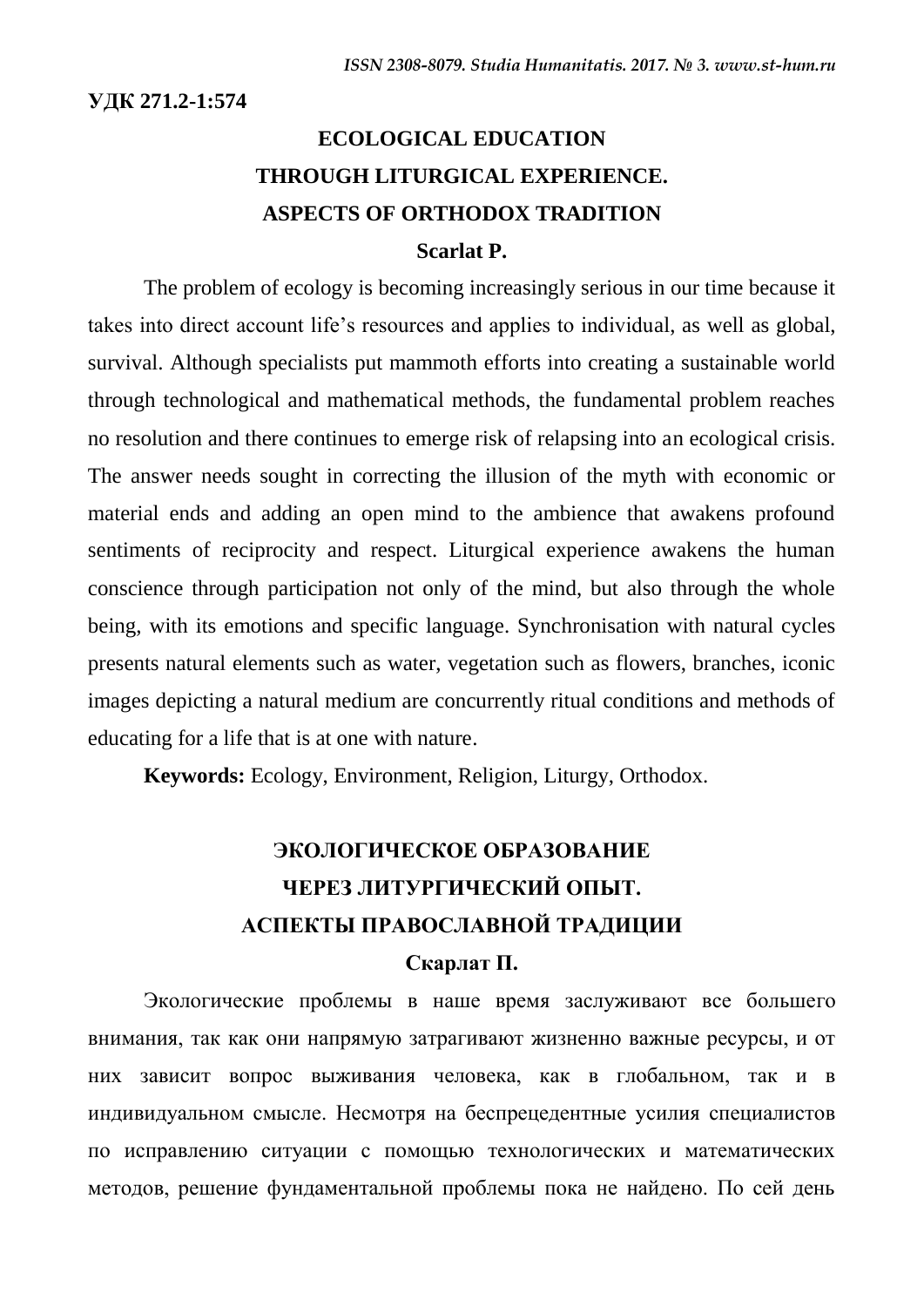существует риск наступления экологического кризиса на Земле. Ответ следует искать в отказе от мифа об исчерпанных экономических и материальных ресурсах и развернутом понимании окружающей среды как источника взаимных любви и уважения. Литургический опыт пробуждает совесть человека, так как в нем задействован не только мозг, но и все человеческое существо с его эмоциями и особенным языком. Синхронизация с природными циклами представляет собой погружение в природную стихию, например воду, и флору, т.е. цветы и ветви. Изображения на иконах, содержащие элементы природы, представляют собой не только богослужебные предметы, но и эффективный способ воспитания личности, живущей в гармонии с природой.

**Ключевые слова:** экология, окружающая среда, религия, Литургия, Православие.

#### **Introduction**

The problem of ecology is becoming increasingly serious in our time. It is relatively easy to observe the degradation of nature, without a need for complex analysis. Environmental issues or those which relate to food safety require immediate response and remedy. This is an extreme negative global phenomenon which relates directly to life's resources and apply to individual, as well as global, survival.

The general situation necessitates an immediate response, not only to address for the causes, but remedy them. In my opinion, to identify a competent response it is necessary to give increased attention to the source or resource that can sustain the solution. The tendency of the majority of current research holds a wholly technological response to the ecological crisis. I believe that, with all the specialised merit for a sustainable world presented by this domain, the fundamental problem is not resolved and there exists a continued risk of relapsing into an ecological crisis. Answers needs to be sought in the human conscience of being part of a global system named the cosmos [11]. Although they vary from natural elements, humans remain permanently anchored to a physical reality of the world and define themselves solely in relation to this world. By this motive, humans remain indebted to nature. More so,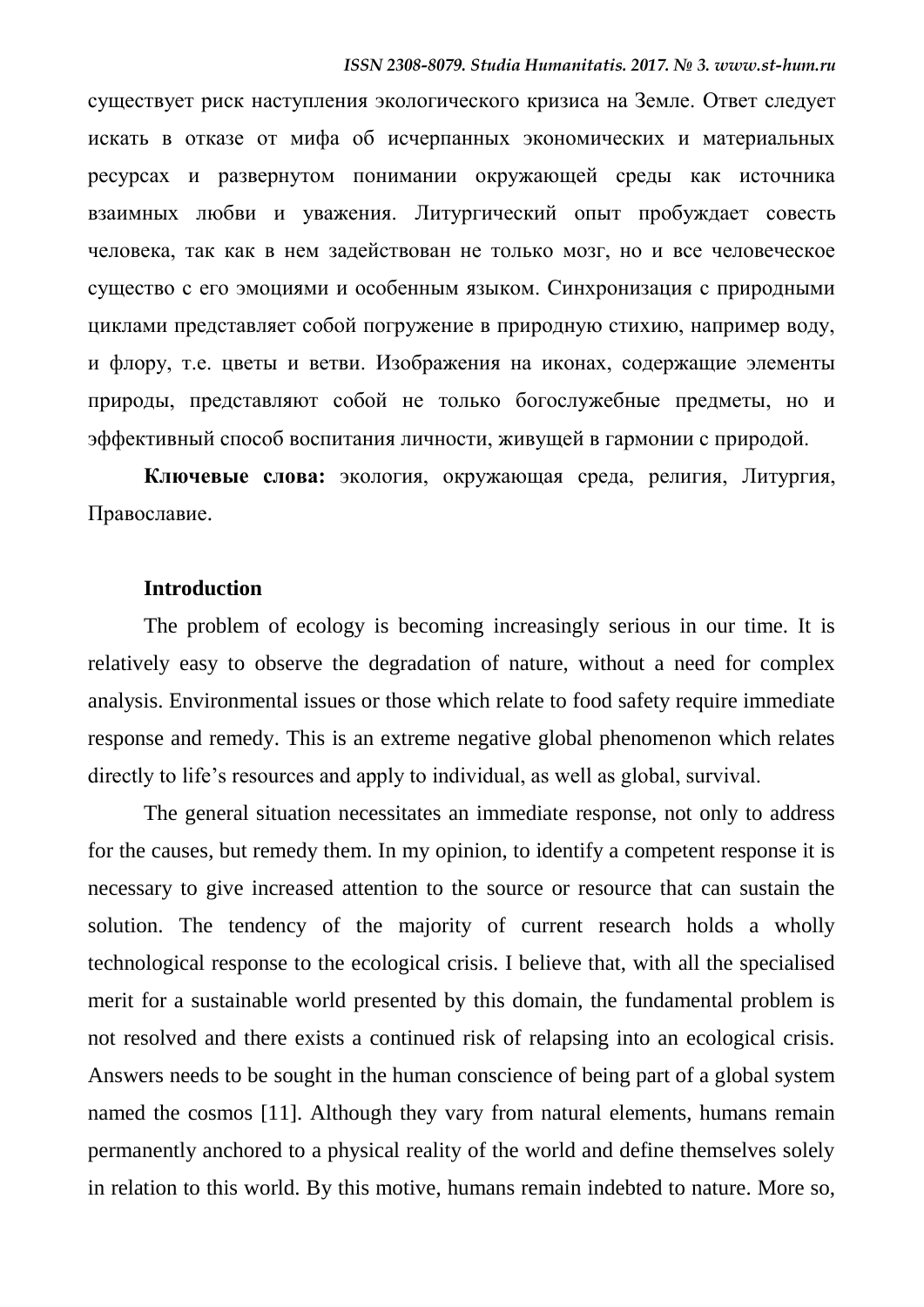being a superior being over other species, humans have the duty to maintain and intensify relationships and connections within the natural sphere. Nature is a gift which becomes a vehicle for love, as stated by Dumitru Stăniloae: "In essence, through the gift of the world, God wants to make Himself known to man through His love. As such man must also rise above the gifts received, to God himself who gave them. In a way, the giver renounces the gift for the love of the receiver" [10, p. 236].

An initial idea which I maintain in this article is that response to the ecological crisis is a problem of mentality. To move away from this complicated and difficult situation it is necessary to correct the mythical technical illusions with economic or material ends, and to add an open minded mentality to the ambience which awakens profound sentiments of reciprocity and respect. As such, resolving the ecological crisis may occur through education humans to perceive the environment differently.

Among those who have a religious affinity, frequently more is mentioned about the "ecological sin". Along with personal or social sin, humans can commit offences towards nature or life, which are gifts from God. Sin refers to interference with, or destruction of the project of the Creator's harmonious world, in which His reason or spirit, is imprinted. Creating unbalance to the ecosystem through pollution and extinction of facts represents a disobedience and offence to God, which constitutes a grave sin. In the context of interaction between ecology and Christian religion the new domain of Ecotheology is borne [3].

Yet, certain authors, such as the celebrated Lynn White, have been inclined to accuse Christianity of the appearance of the ecological crisis, through literarily interpretation and isolated to a single biblical passage: "Be fruitful and multiply; fill the earth and subdue it; have dominion over the fish of the sea, over the birds of the air, and over every living thing that moves on the earth" (Genesis 1:28) [8]. I do not wish to correct the exegesis of the Bible's words, which are directed in the opposite sense, towards the maintenance and conservation of the ecosystem. My intention is to show that Christian religion in general, in particular the Orthodox faith, have continued since the oldest times to remind people of their place in the cosmos, to awaken their compassionate sentiments towards nature and to form an open and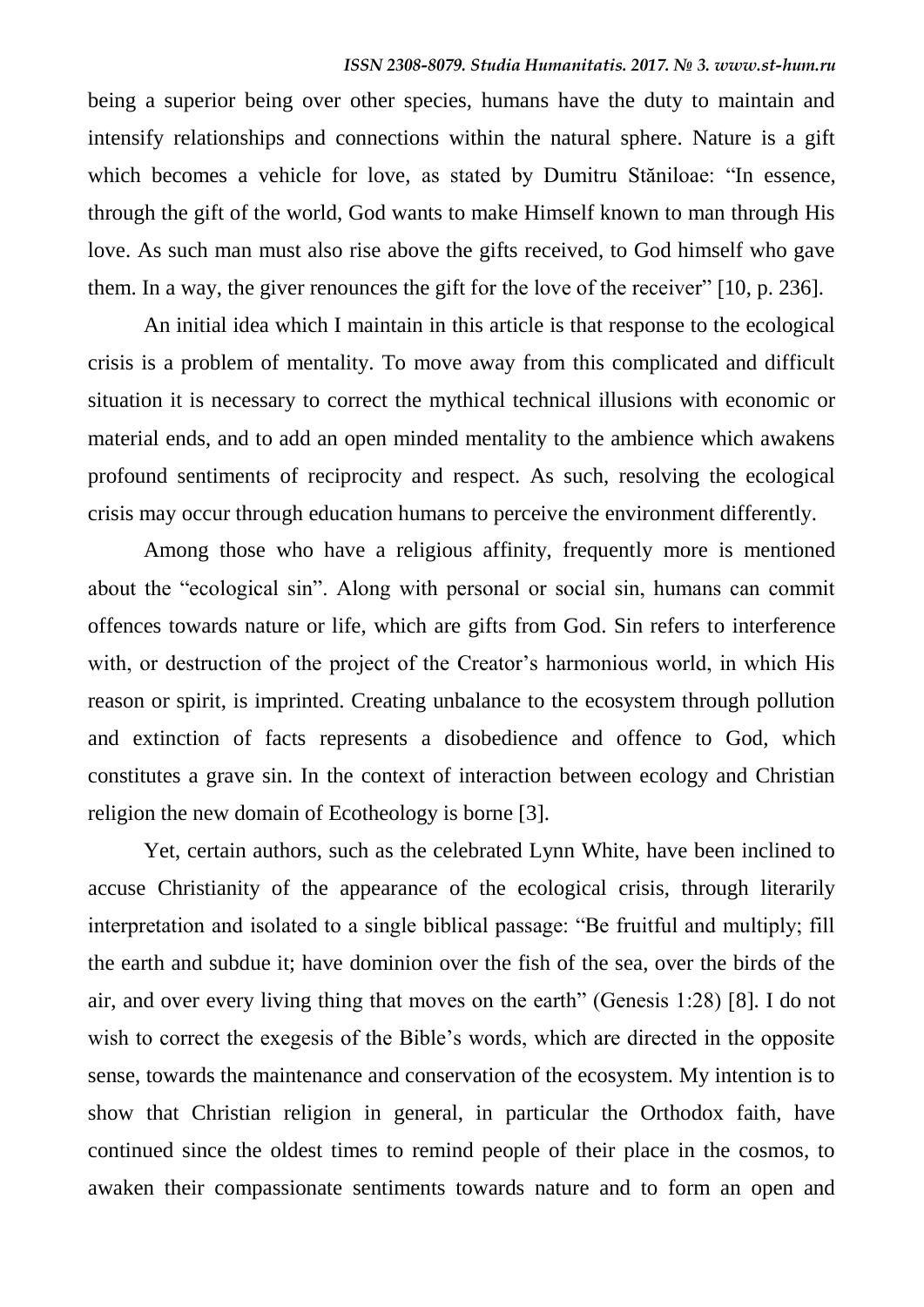accepting mind to their surroundings. Religious services are traditions practiced since the beginnings of Christianity which are true schools for solidarity (Eco-social) and sustainability (Ecology). Analysis of the constituent elements shows that these performative actions can be instruments through which the ecological revolution may be borne as an internal change in humans, preceding any technical or economic support.

# **Natural language of Liturgy**

For those who enter an Orthodox Church, during a religious service, participation is not solely through the mind, but with the whole being, with emotions and its language. The celebratory body, which permits the subject to enter into the liturgical atmosphere, is the same body integrated in the surrounding environment as well as the cosmic dimension for accepting living conditions. As such, the Liturgy for people takes into account corporal mechanisms as mediators for discovering the human otherness. Yet from its formation, Liturgy proposes in a condensed and symbolic sense, the whole cosmos in the celebratory space.

Therefore, those who participate in a ritual action do not do so extrinsically or neutrally, thus it is introduced into permanent communication with the body as an intermediary. Ritual events are filled with natural elements or of ambient images. As such, why can we say that the liturgical space is also defined through obligatory material elements, which make reference to nature. There exist prescriptions which hold on to the Orthodox tradition and are vehemently respected by its believers. Synchronisation with natural cycles, present natural elements such as water, of vegetation such as flowers, branches, iconic images wising natural mediums are at the same time conditions of the mind and means of education for a life lived passively with natural.

It is very important to underline that, while it differs from a spiritual experience of a meditative or contemplative type, Liturgy realises a communication with God through the intermediary of nature. Participants recognise nature as a gift from God for which they give thanks and praise also through the intermediary of natural based offerings. The liturgical experience is not solely given through the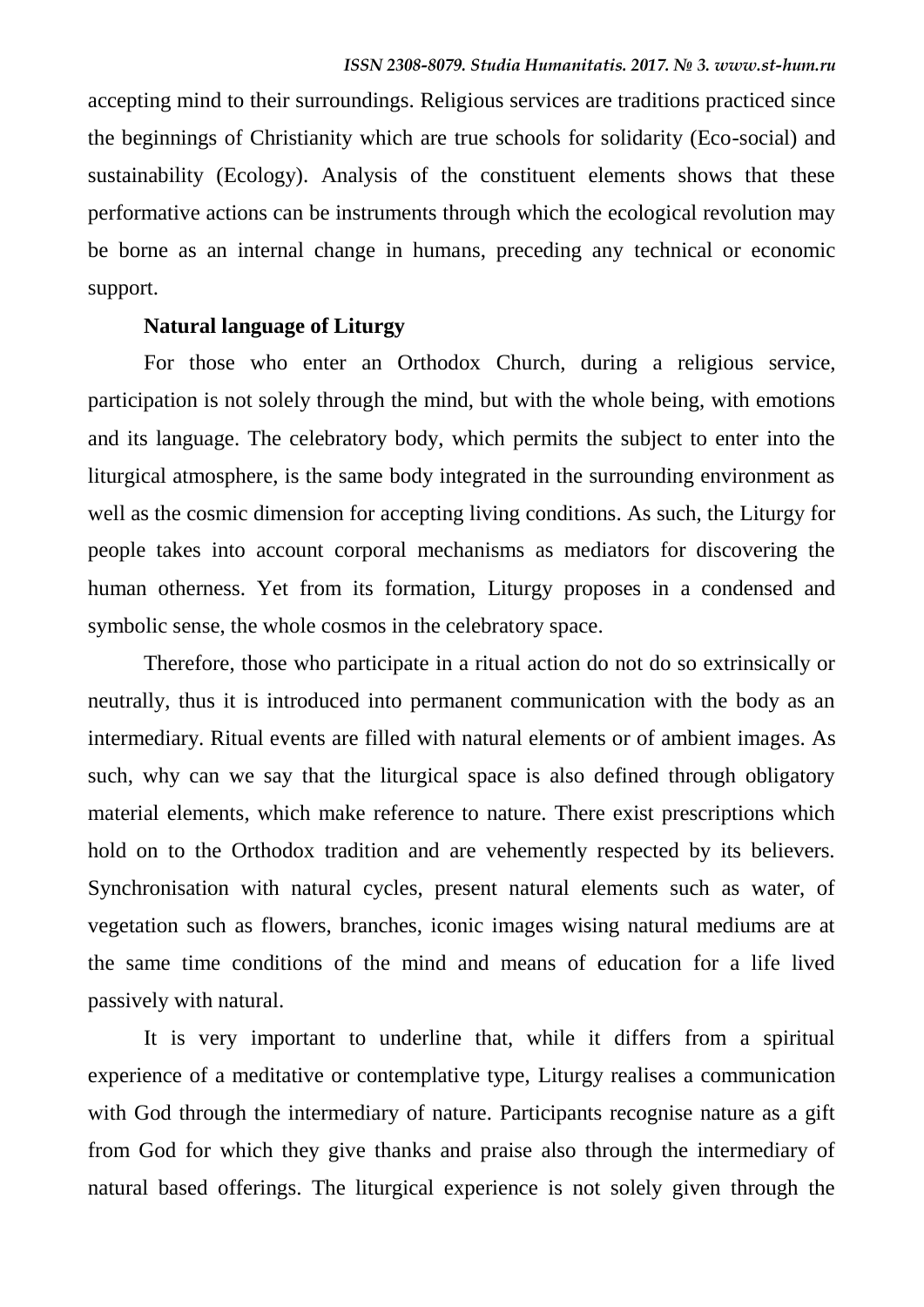presence of environmental elements, neither is it generated exclusively by the interiority of the Christian, but by these two poles working together. Liturgy acknowledges a context in which a symbolic change takes place between that which can be seen and that which is unseen. I will continue to present several elements which sustain the presence of nature in Christian Orthodox ritual:

# *The Sun and the Moon*

Even though time has a mistagogical and eshatological value in the liturgical worship of the church, being at the simultaneously memory, present and future, being of a specific order unfolding the masses which take into account the astronomical movements of the sun and of the moon. The Orthodox Church calendar, even though it begins on the 1st of September each year, takes into account astronomic realities. Two principal criteria lead the way in the construction of a liturgical calendar: the first relates to the major celebrations such as Easter, Pentecost, Christmas, which created liturgical cycles with differing rules centred around the respective celebrations; the second relates to the astronomical division of the civil calendar (days, weeks, months, and years). Yet from the oldest of times, the church was mindful of the mathematical accuracy of movements around the Sun and thus adopted or reviewed the correct chronology in the function of corrections made, such as the last realised by Pope Gregory XIII in the year 1582. Similarly, even though the liturgical day begins with the evening Vespers, the typical church takes into account the duration of the Earth's complete rotation on its axis. In this way it is not identical to the astronomical one, the liturgical day comprises complete cycles of masses (the seven praises – Vespers, Compline, Midnight Mass, Matins, Watches I, III, VI, IX and the Liturgy) which are repeated following the same schedule. Yet the most crucial presence of the Sun and the Moon in the liturgical spatial performance is in determining the date of Easter, the celebration around which the entire Christian edifice of the church is based.

The church observes to natural astronomical phenomena upon which to establish the Resurrection of Christ: the spring equinox which is tied to the observable movement of the Sun and which has a fixed date, and the full moon,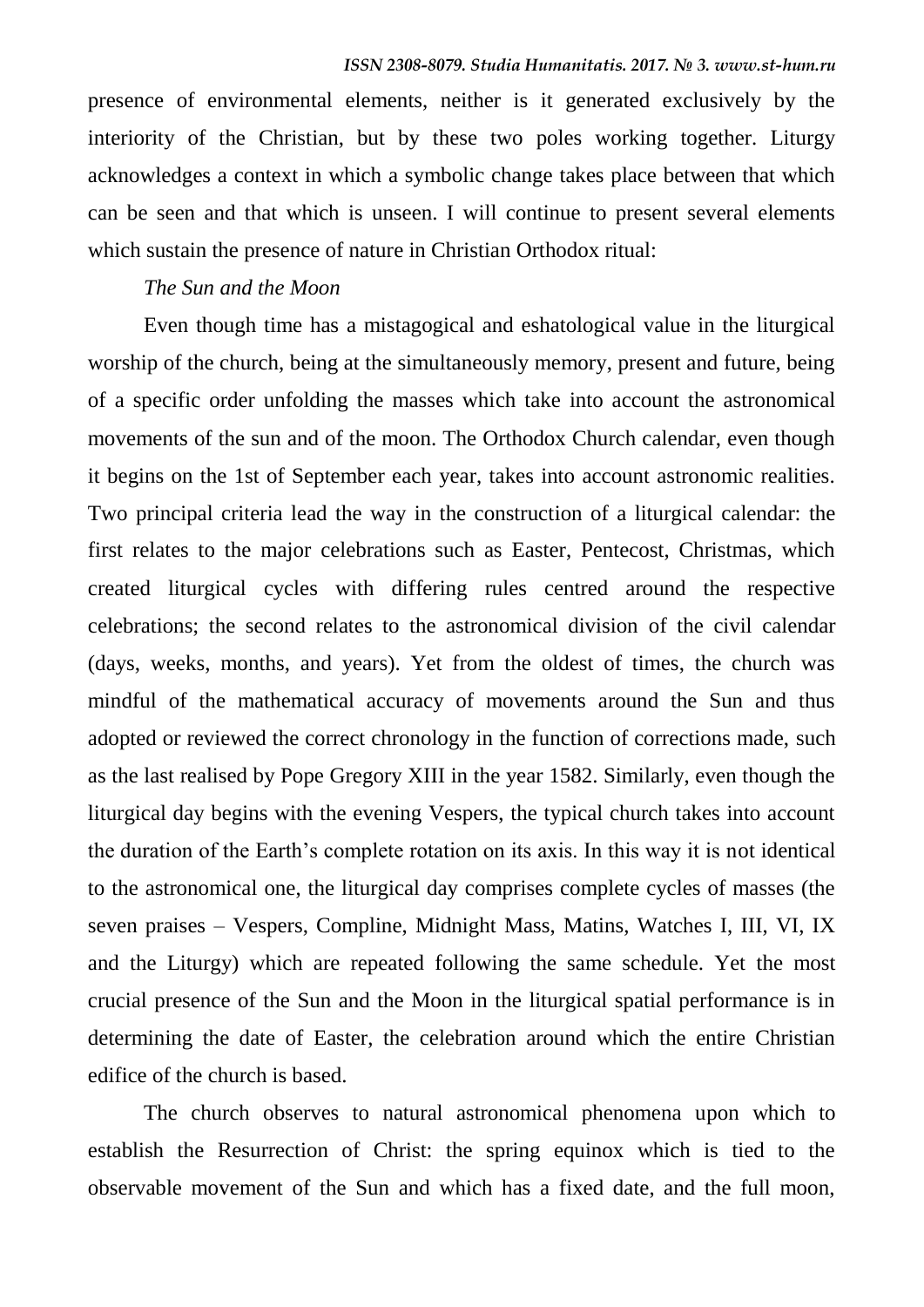which occurs on a variable date. With these conditions taken into consideration, the date of Easter is set each year: the first Sunday, after the Full Moon, after the Spring Equinox. Although there are more associations between Planets and the Orthodox religion, for reasons of space, I would like to add a further two liturgical actions which have a cosmological foundations. The architecture of Orthodox churches always assumed placement to the East of the Altar, that is to say, the most sacred place in the building to hold the Biblical words: "I am the light of the world; whoever follows me will never walk in darkness, but will have the light of life" (John 8:12). The final example I would like to mention is related to the ministry of the dead. With hands folded in prayer on the chest, the dead body, when lowered into the ground is placed with the feet in the direction of the rising Sun. The teaching of the Church is that it is from this direction that God will appear at the Second Coming.

#### *Water*

One of the most widespread substances on planet Earth – water, is an ever present element in the Orthodox religion. It can be the means of cleaning, of healing or of consecration. One of the episodes in which it's importance is remarked upon is found in the preparation of the gifts (bread and wine, which will be further discussed) for their transformation into the Body and Blood of Christ. The Eucharist, the central part of the Liturgy, is the essence of Christianity in general. The presence of water is necessary for the mixing of wine from the chalice, which is said to be a real representation of the water which poured together with the blood of Christ from his rib, at the Crucifixion (John 19, 34). Also at the moment of Eucharist the ritual of "Heat" is to be recalled, where the priest pours hot water into the chalice. After the Eucharistic bread has been broken, the priest receives hot water in a special vessel from the deacon, which is spilled while making the sign of the Cross while he chants: "the warmth of faith is filled with the Holy Spirit". According to Nicolae Cabasila, the symbolism of the heat is found in descent of the Holy Spirit over the church [4]. Cleanliness and holiness (sanitation), in the spirit of universality, are the main references of water from Eucharistic worship: if from the spilling of the blood of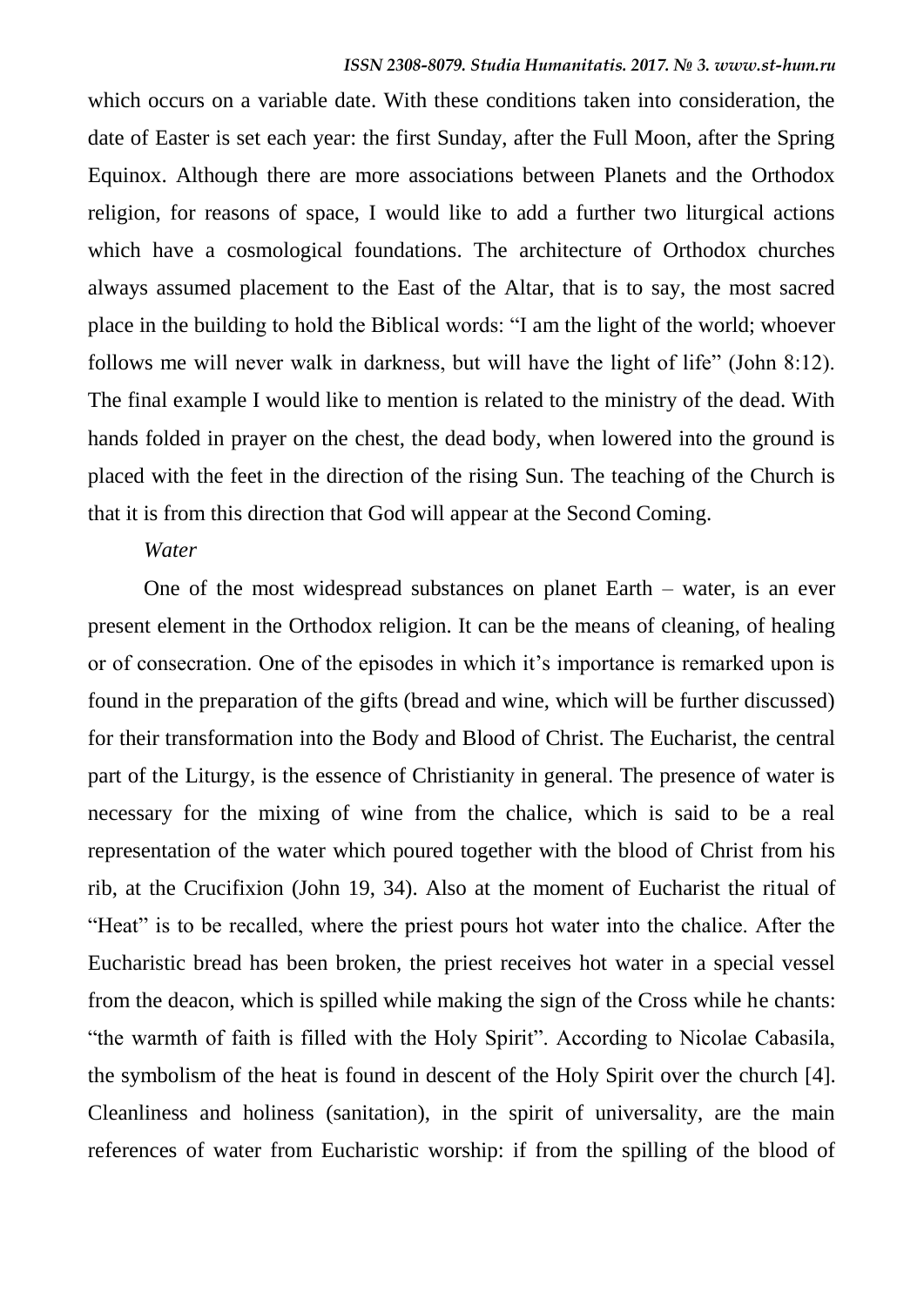Christ the universal sacrifice for man's sins to be forgiven is realised, in combination with hot water this cleanliness is consolidate in a state of grace among the faithful.

Perhaps the most commonly known Orthodox ritual which incorporates water is the sacrament of Baptism. In the case of young children, most frequently the case in the Orthodox Church, the rule is that this is done through submersion three times over. Only in clinical cases, when the willing is gravely ill, or in cases where there is a lack of water, the baptism can be done by splashing. In all other cases, complete bodily submersion occurs. It is an emotional moment, with dramatic highlights, as much for the baptised as for those present in the church. Water in the font placed in the ecclesial space is blessed through epiclesis prayers ("You yourself, lover of mankind, Emperor, come again now, through the descent of Your Holy Spirit, and bless this water...and give it the grace and redemption of the River Jordan. Make her not the spring of unrighteousness, but of holiness, free of sin, healer of diseases, perishing devils, righting the powers of adversaries, filled with angelic power...") and liturgical gestures (making the sign of the cross with the right hand and blowing in the formation of the Cross). In a biblical text which makes reference to this very mass, it is said that: "no one can enter the kingdom of God unless they are born of water and the Spirit" (John 3:5). As such, water which possesses divine power is a universal condition for reconciliation, forgiveness and coexistence within Christian principles. The effect of receiving this sacrament of water is forgiveness of sins, rebirth or being born again into a new life which is clean, spiritual and embraced at the core of the Christian Church.

However, the use of water in sacrament is not exclusively for use on humans. Numerous masses exist in which the water helps as an instrument to bless and sanctify objects of worship, those necessary for human life, the works and fruits of the earth. Through the water blessing, these receive Godly powers which are transferred to materials with which it comes into contact. In the Orthodox Church, this consecration (Αγιασμα) can be great or small, based on its function. The major Holy Water is done in the church during the celebration of Christ's Baptism, at the same time the minor one can be made as it is needed, in the church or outside of it.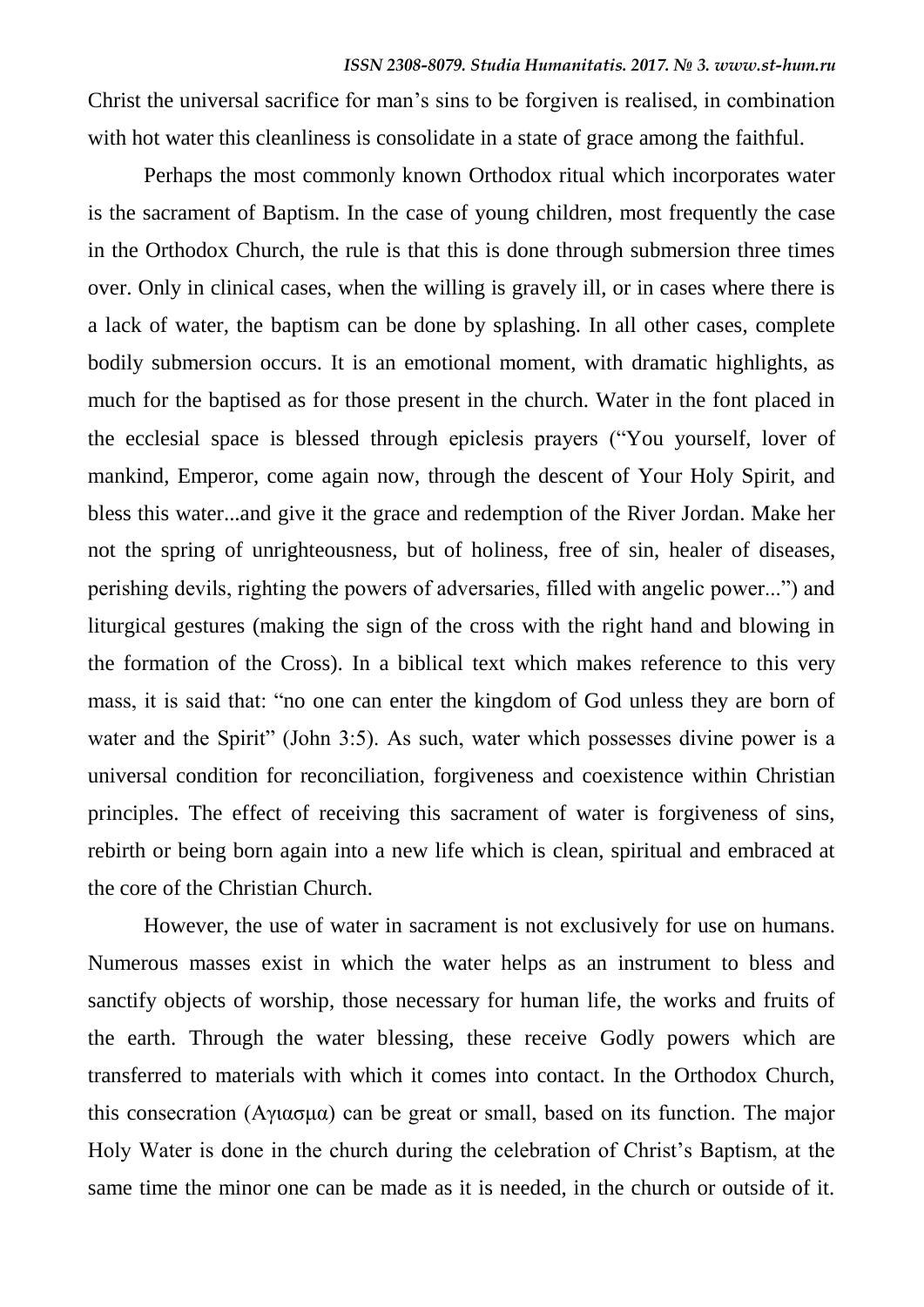The major Holy Water is used for during the exorcism of people or things, cleaned, blessed or holy: the cleaning of dirty fountains, to help in sanctifying churches, Crosses, bells, vessels and church garments [1, p. 263]. The faithful drink from this for eight consecutive days, while those who are turned away from Communion can take this water as a lesser substitute. The minor Holy Water is used for blessing objects of human dependence, without exception: the house, household objects, animals, the sick, fields, cars, etc. Along with its purifying and holy qualities, it is noteworthy that this quality in water also has the power to unify the entire world. Water receives spirit from God and transmits this to all other creatures. The universal dimension of water is put in light of the cosmic characteristics of Christ's baptism, an event mentioned in the Mass prayer: "Today the body of water is sanctified and the Jordan River stops its water flowing... Bless me and the waters, Saviour". As such, by coming into contact with the River Jordan, Christ blessed not only it, but all bodies of water, by the overflow of grace in them, in doing so they were transformed into mediums of purification and blessing. The first Christian writers saw this similarity between water and Godly power, based on the universality and necessity for life: "And why did He call the grace of the Spirit water? Because by water all things subsist; because water brings forth grass and living things; because the water of the showers comes down from heaven; because it comes down one in form, but works in many forms" [2, 277].

#### *Genuine natural elements: basil, flowers, tree branches*

Nature is also present in the Orthodox faith through vegetable elements, taken and brought into the church direct from nature. Man is not the owner of, but the priest of creation, who is obliged to create communion within nature: Man's responsibility is to draw from nature a Eucharistic reality, to make, as such, nature capable of communion. If man succeeds, then the Truth gains a sense for the whole cosmos, Christ becomes cosmic Christ and mankind on the whole is inhabited by Truth, which is none other than communion with the Creator [14, p. 123].

From these, we can recall basil, tree branches such as willow or walnut and flowers. Basil is an aromatic herb which is associated with water. Its transformation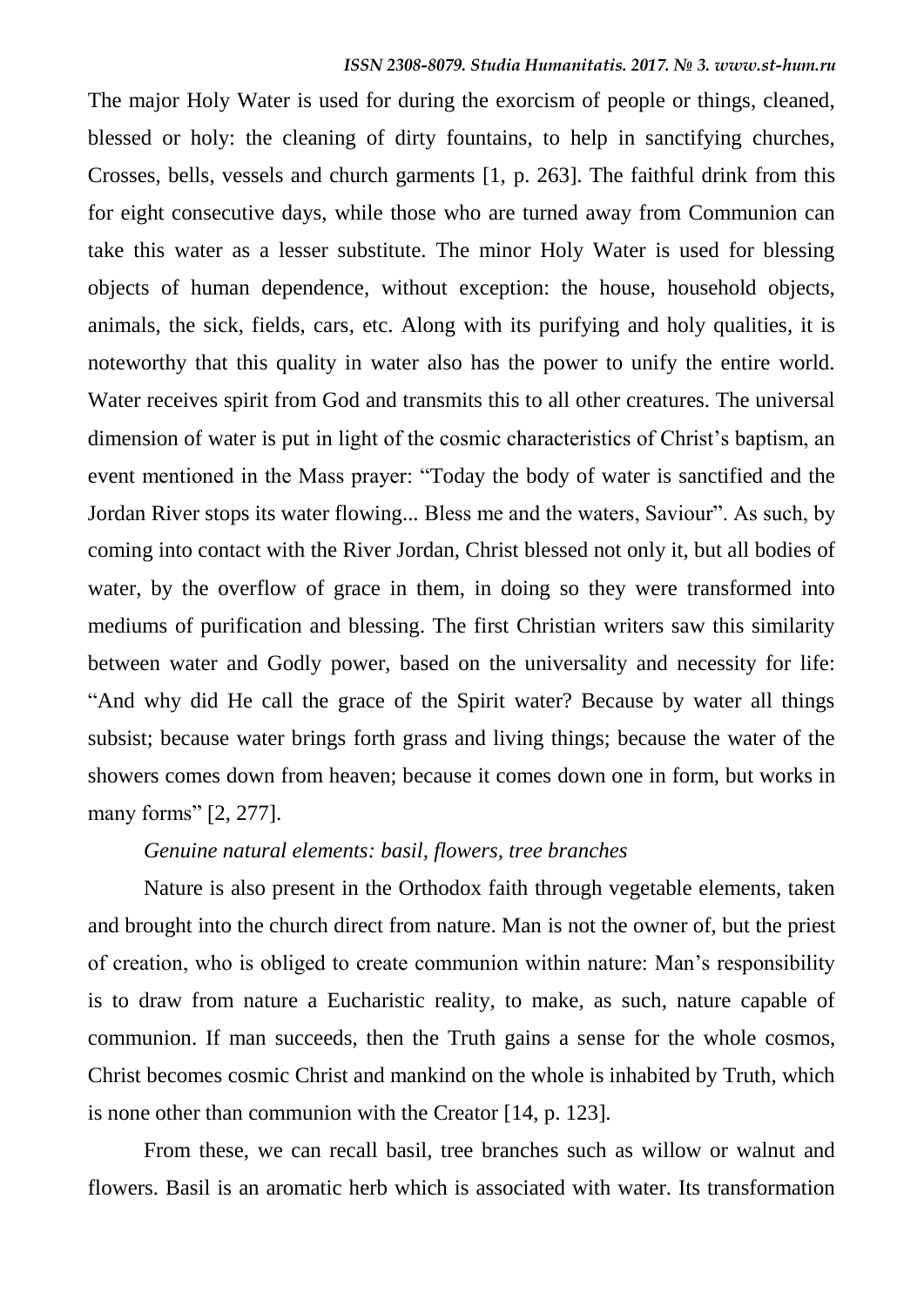into a helpful instrument for splashing with water, does not have a standard prescription, but arises from the practical church tradition in prayer. Basil is also found in the Liturgy of the third Sunday of Lent and at the Elevation of the Cross. In both situations, the plant is used for adorning the Cross which is taken out in the procession in the middle of the church to be honoured by the congregation through making the sign of the Cross and kissing it. Along with basil, flowers are also used for decorating the Cross. These are traditionally brought by the congregation as an offering of appreciation for historical events in Christianity represented in the place of worship. It symbolises the fact that on Good Friday the Epitaph is taken into the middle of the church, an icon painted with cloth which represents the placement of Christ in the tomb. In current practice, he is seated together with the gospel on a higher table. The gather faithful kiss the Gospel and the Epitaph, placing flowers of the table and pass underneath it, an action which symbolises passing through the tomb of Christ. At the conclusion of the Mass they take the flowers back, now blessed by the priest.

At the feast of Christ entering Jerusalem we focus on another characteristic natural element: willow branches. Whether at processions which bring to the fore biblical images, or at Sunday Mass, the faithful bring braches from this specific tree which take on the symbolism of the original palm. It is of interest that the willow is blessed at the church, so that it may later be used domestically, by being placed at the domestic threshold or with an icon. In other words, the natural element which is brought to the church and through which faith is manifested, is transformed through blessing. Once taken from the church, it is forbidden that they be thrown away or placed in insalubrious areas. The case is similar with walnut leaves, which are brought to the church services from Whit Monday. At the end of the Liturgy they are blessed and given among the congregation, symbolising the flames in the form of the innumerable gifts of the Holy Spirit. Again in this case, nature brought in its pure state to the church as an offering of faith is metamorphosed into a manifestation of the sacred.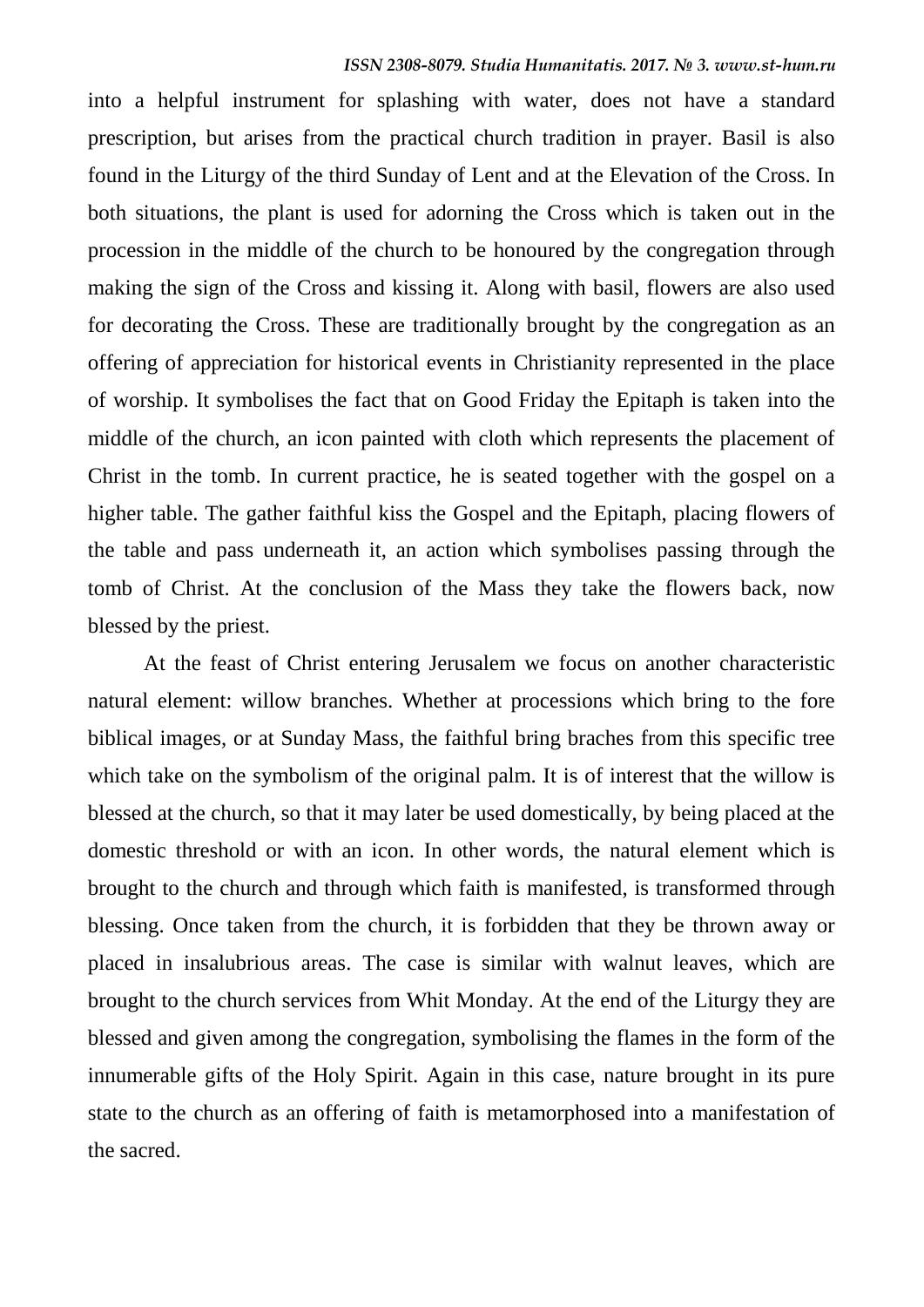Contemporary Orthodox theology has its roots in this principle, of real-world divine-human realism [9]. Mediator of grace, nature awakens a new conscience in those who partake in Orthodox rituals. With respect to God's creation which brings a clean sacrifice, man receives an environment filled with spirit that on which one's life integrally depends, physically and spiritually.

# *Natural elements transformed: oil, bread, wine*

Of the elements processed by humans the one most widely used in the Orthodox mass is oil. We find it as a source of illumination for lighting candles. It is also the one on which varied spices of the church's holy oil, which is used in the sacrament of repentance as well as the blessing of the church, the altar and corporals (antimensions), these being objects without which the church cannot undertake acts of worship. Oil is also used in the Sacrament of Baptism, at Holy Unction and blessing of homes. Of worthy mention is also the specific object used in the Romanian Orthodox church for anointing the faithful, used by the priest at the end of each Mass. The anointing is applied to the forehead, in the sign of the Cross. The symbolism, the same which can also be found through the presence of the bread and wine, is that of passive Communion among all beings, as stated by John Chrysostom "For what is the bread? The Body of Christ. And what do they become who partake of it? The Body of Christ: not many bodies, but one body. For as the bread consisting of many grains is made one, so that the grains no where appear; they exist indeed, but their difference is not seen by reason of their conjunction; so are we conjoined both with each other and with Christ: there not being one body for you, and another for your neighbor to be nourished by, but the very same for all" [7, p. 323]. The systemic size is strengthened by the words spoken by the priest in accompaniment to the liturgical gesture "My help is from the Father, he who created the Heavens and Earth!" The focal point of Orthodox worship, the real presence of Christ is associated with two natural elements: the bread and wine. According to Orthodox teachings, the items which believers take to the altar are two conditions of life and as such are offered symbolically as a sacrifice of His life.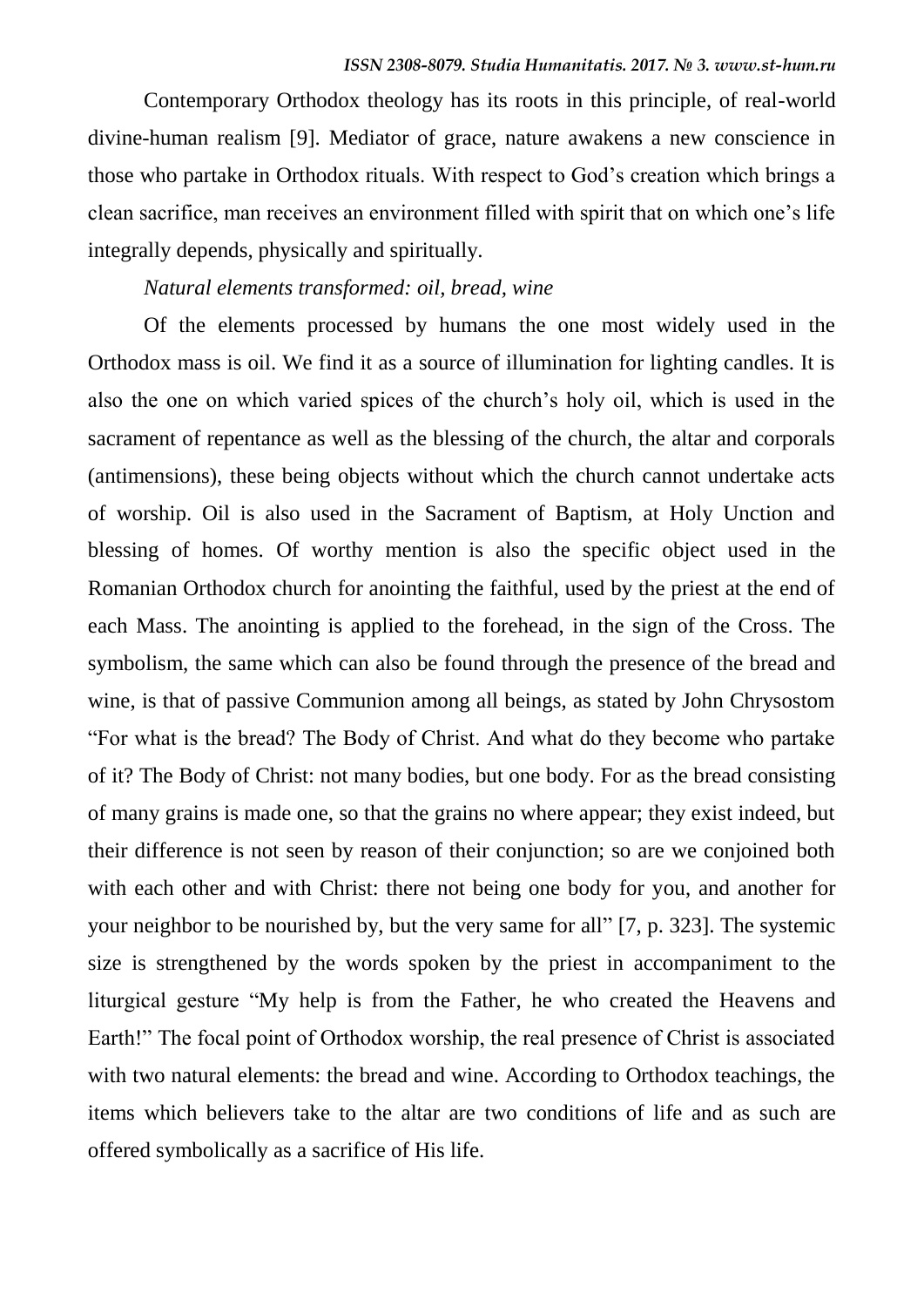Of note is that these are produce, as such the result of work and effort on the part of people. It can be said that it is a matter of a double effort: on the one hand, man is committed to harvesting raw materials offered by nature; while on the other hand, he is careful and takes pains to transform them into something which is pleasing, even to the Creator himself. As such, the liturgical gesture in which the faithful bring produce to the church perpetuates the idea that they are responsible for nature and prudently cooperate with the Creator in modifying it. The next step, where the produce is transformed from something material to something spiritual, into the Body and Blood of Christ becomes an ecological criterion for the 21st century: the redemption and salvation of man by Christ takes place on three transformative levels: human, biological and material [5]. Along with their use as the basis for the Eucharist, the bread and wine are also used in other rituals, Lity, memorial services, the Sacrament of Marriage or Celebrations for the dead. In all instances, the oil, wine and bread all represent man's offerings to God from the fruits of the earth following the Old Testament (Num. 18:12), as they are principle elements for survival. It must also be noted that the transformation of these elements through worship does not affect their physical nature. As such, God intervenes beyond physical limits of the created world by changing them, while their structure remains unaltered. It is a model of intervention which believers are urged to follow. Those who take part in Orthodox Mass are able to understand that the relationship with nature is intimate and is not through any form of destructive intervention. More so, following the divine model, man must commune with nature, to put his own soul into it.

## *Icon – the presence of grace in materials, through human work*

A constant presence in the church, as well as in domestic abodes, the icon is the real transfiguration of materials and spiritual incarnation. It represents another perfect world, within the limits of this world. Through work inspired by people, the material undertakes a new Heavenly form bordering worldly materialism. It combines within its workings two directions which are predominantly considered alternative to one another: the spiritual and the material. So, Byzantine sensitivity which is transformed into modern day Orthodox iconography, presents a materialistic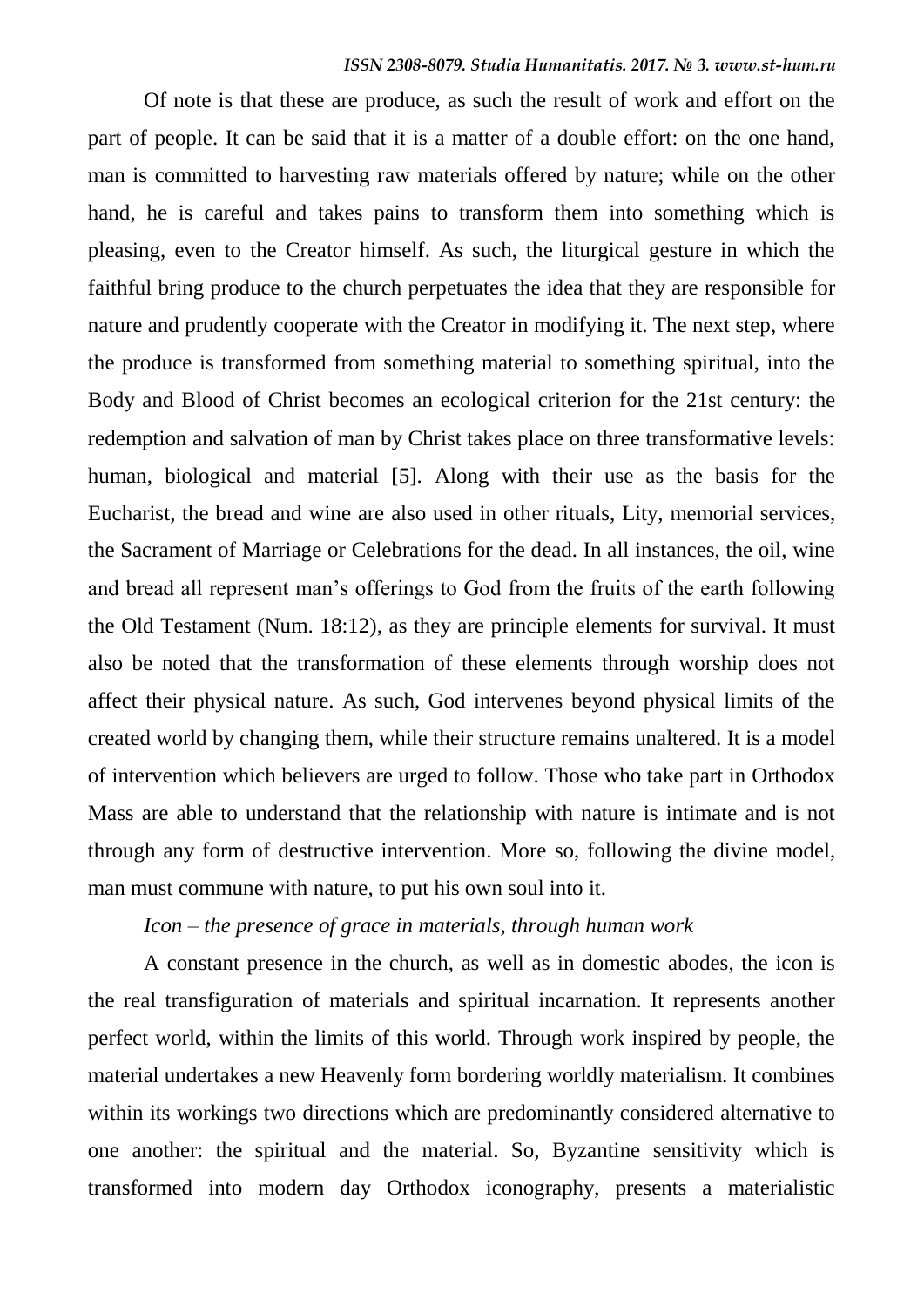experience which differs even from Western Christianity: if at first nature is a window through which to see the invisible, Western Art initiated by the Renaissance is a production based on technological capacity which solely transmits emotion [6]. To demonstrate its polarity, the icon which sustains material spirituality also contains a latent potential to come to life. Man is capable of this work which addresses the separation between Heaven and Earth. With this motive, the theology of the icon can be a model for the relationship with nature for Christian Orthodox, a model for creation [3]. The icon is a melding of the aesthetic and the spiritual, without exclusivity. It is simultaneously a form of art and of worship. Its aesthetic sensibilities converge with its spiritual sensibilities. With beauty as intermediary, in the objective form of the tradition of iconography, man can enter a different sphere, that of faith

#### **Conclusion**

The environmental crisis created by man is essentially a moral issue. The first idea sustained in this study is that this problem cannot be solved without the development of an ecological conscience. From a Christian viewpoint, all creation stems from God, which is the prime motivation for its care and advancement. Man cannot become the enemy of nature and under no circumstances because it's destruction: "The so-called environmental crisis is not primarily technological or economic but, much more profoundly, personal and spiritual. It is really a crisis, not in the physical environment as such, but in the human heart" [13, p. 11]. Its neglect would lead to an extinction of life and a denial of God as Creator. The second idea developed in this work is that the Liturgy is primordial place in which man awakens or rediscovers his ecological conscience.

The Liturgy not only receives natural elements, but also depends on them. Elements which are cosmic, natural or manmade are a constant presence in the unfolding of rituals. This implication of nature in worship denotes the fact that the church does not condone treatment of the environment through a passive or neutral rapport. Humans are indebted and must care for natural elements and the ways in which they are processed. Respect for nature is evident through nature being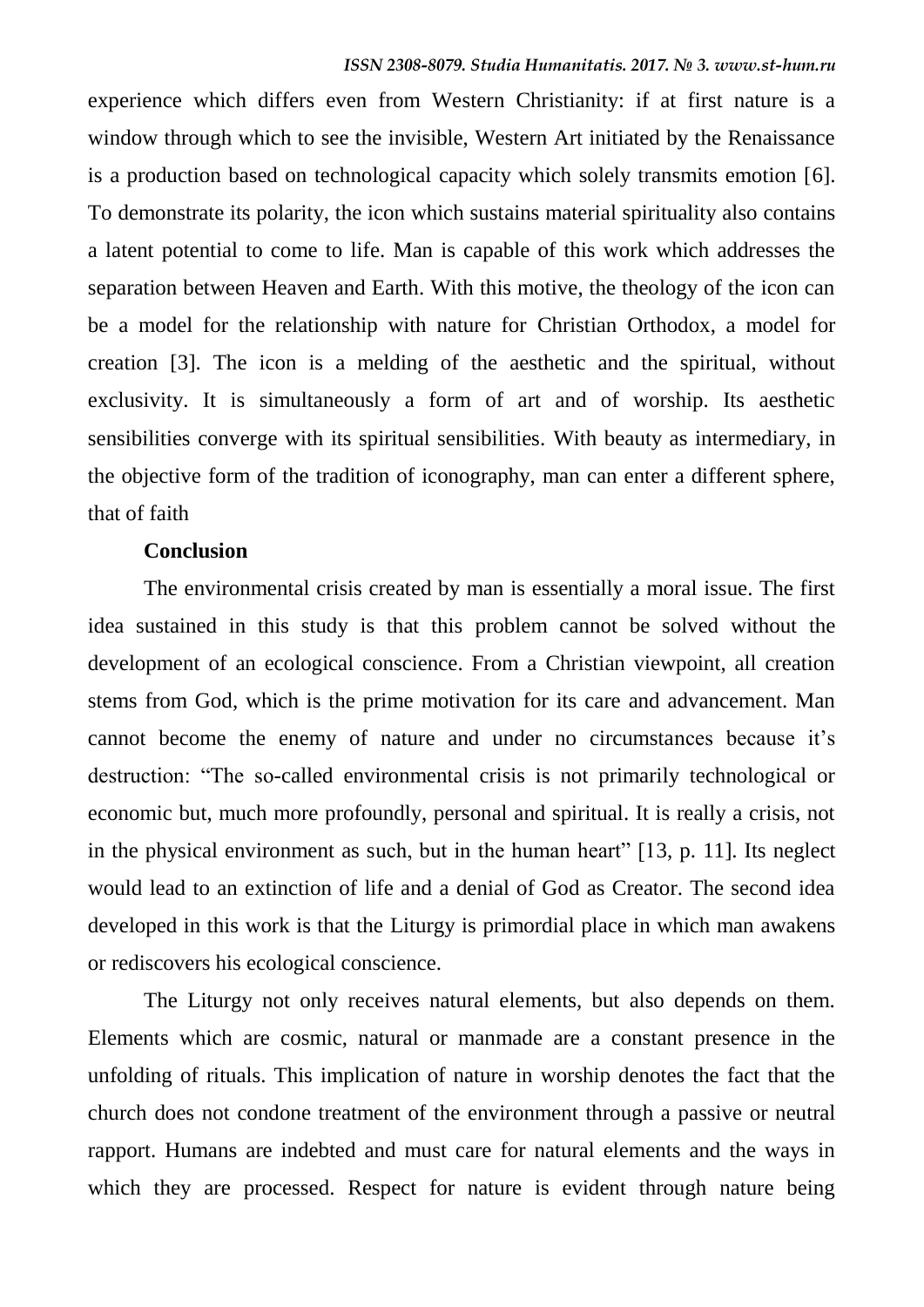considered a form of non verbal communication with the Divine. As such, environmental responsibility not only comprises its conservation, but active betterment and participating in God's will to perfect nature [12]. While this argument is limited to space, the Orthodox Church in general and especially the Liturgy promote responsibility for mankind, solidarity and charity. The Liturgy offers education focused on the intervention of the faithful with nature. Water used at the Sacrament of Baptism needs to be natural, clean and wholly untainted. The bread is prepared from "flour of clean grain, leaven and sweetened with salt". The wine must be unspoiled, only using grapes, without additives of sugar or chemical agents.

# **Bibliography:**

1. Braniște E. Liturgica Special. Galați: Episcopia Dunării de Jos, 2002. 263 p.

2. Chiril al Ierusalimului. Cateheze. București: EIBMBOR, 2003. 277 p.

3. Chryssavgis J. Icons, Liturgy, Saints: Ecological insights from Orthodox Spirituality // Social Analysis 2010. Vol. 99. No 2. P. 181-198.

4. Deane-Drummond C. Eco-Theology. London: Saint Mary's Press, 2008. 240 p.

5. Edwards D. God's Redeeming Act: Deifying Transformation // Worldviews 2010. Vol. 14. P. 243-257.

6. Foltz B.V. Nature Godly and Beautiful. The Iconic Earth // Research in Phenomenology. 2001. Vol. 31. No 1. P. 113-155.

7. Ioan G. de Aur. Comentariile sau Tâlcuirea Epistolei întâi către Corinteni. Omilia XXIV. Atelierele Grafice Socec & Co. 1906. 323 p.

8. LeVasseur T., Peterson A. Religion and Ecological Crisis. The "Lynn White Thesis" at Fifty. New York: Routledge, 2017. 214 p.

9. Papanikolaou A. Being with God: Trinity, Apophaticism, and Divine Human Communion. South Bend: University of Notre Dame Press, 2006. 238 p.

10. Stăniloae D. Teologia Dogmatică Ortodoxă. Vol. I. București: IBMBOR, 1996. 236 p.